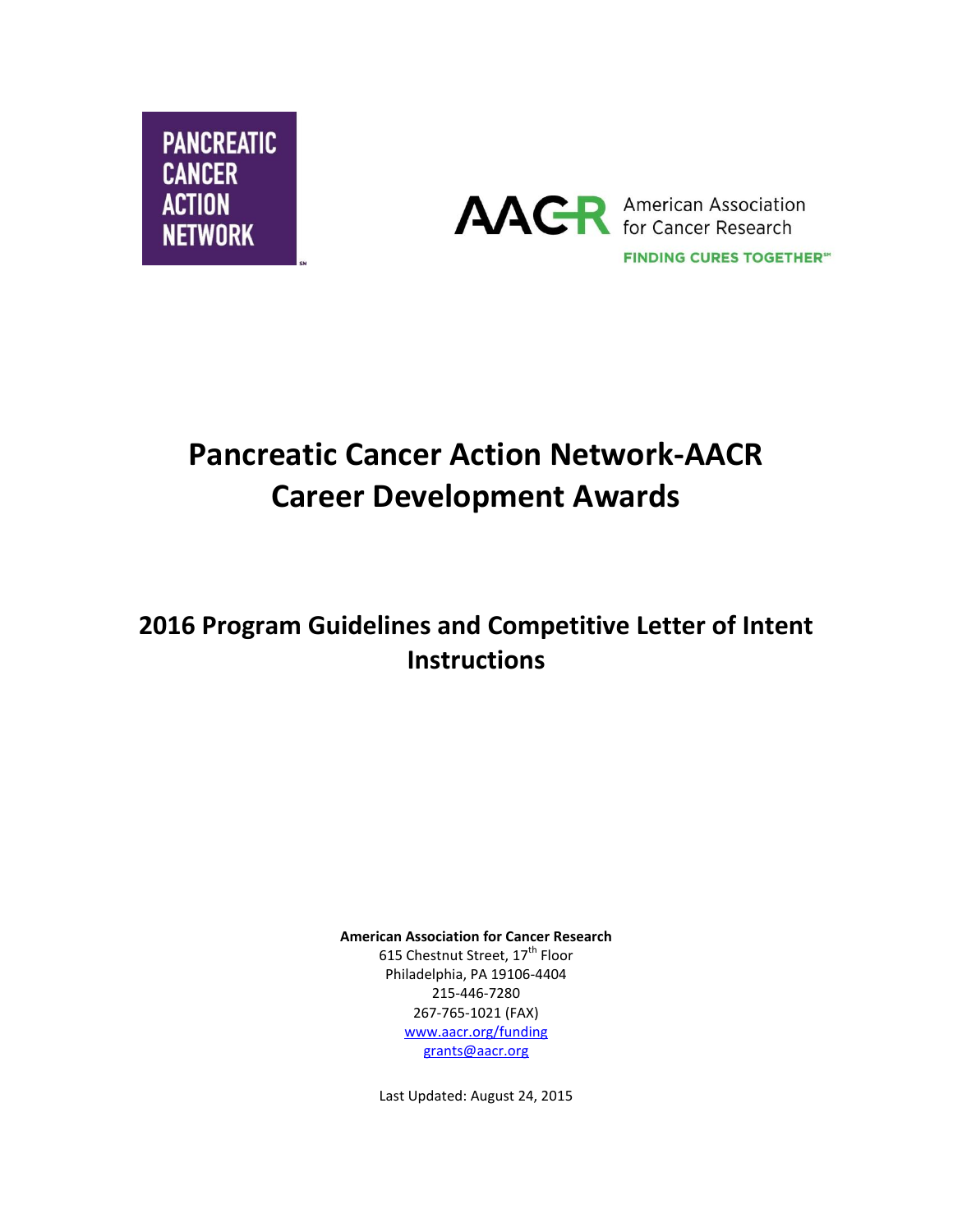### **TABLE OF CONTENTS**

| EVALUATION OF COMPETITIVE LETTERS OF INTENT AND INVITED APPLICATIONS 5 |  |
|------------------------------------------------------------------------|--|
|                                                                        |  |
|                                                                        |  |
|                                                                        |  |
|                                                                        |  |
|                                                                        |  |
|                                                                        |  |
|                                                                        |  |
|                                                                        |  |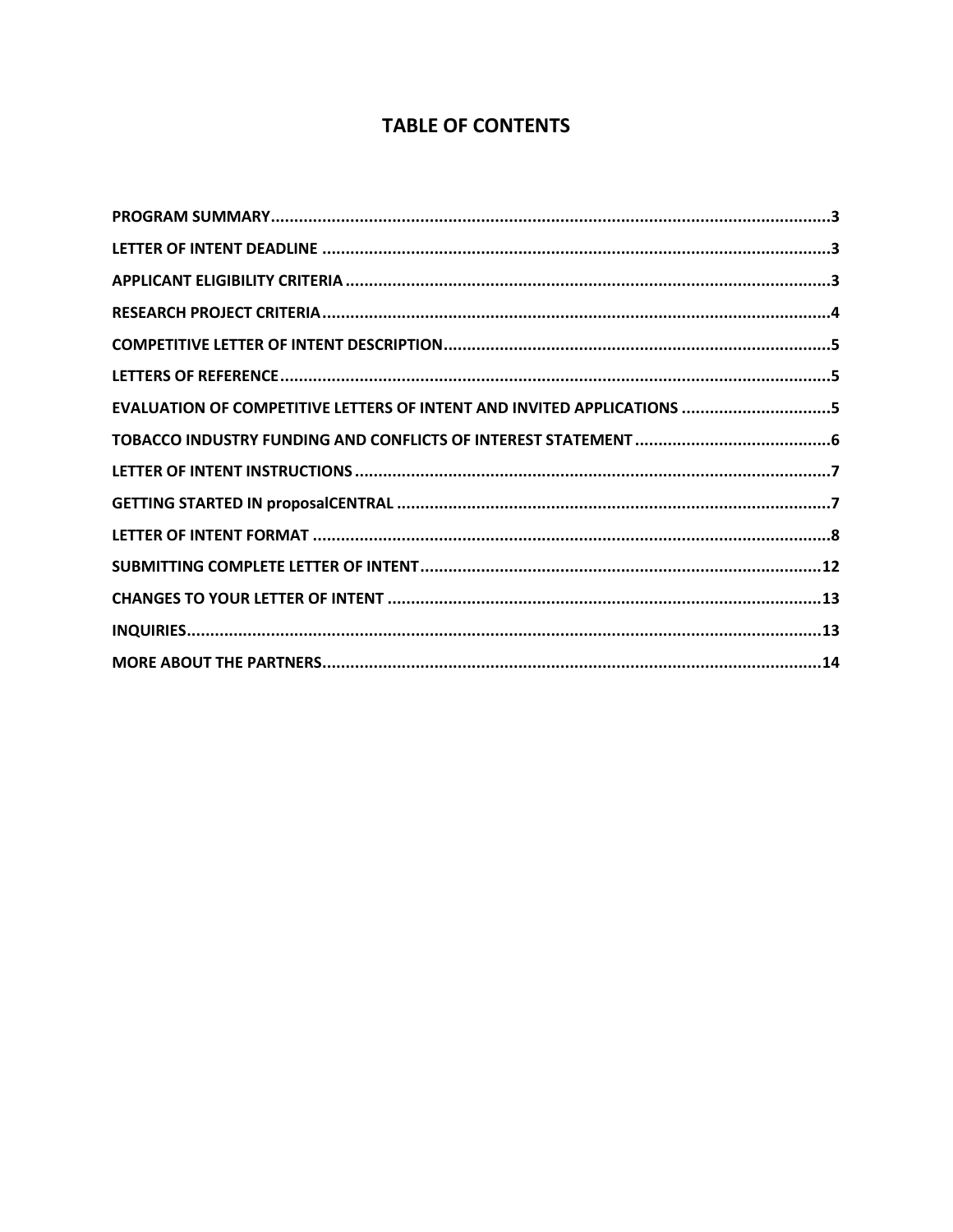Pancreatic Cancer Action Network-AACR Career Development Awards 2016 Program Guidelines and Competitive Letter of Intent Instructions Page 3 of 14

### **PROGRAM GUIDELINES**

### <span id="page-2-0"></span>**PROGRAM SUMMARY**

The Pancreatic Cancer Action Network-AACR Career Development Awards represent a joint effort to encourage and support junior faculty who have completed their most recent doctoral degree or medical residency within the past 11 years at the start of the grant term to conduct pancreatic cancer research and establish successful career paths in this field. The research proposed for funding may be basic, translational, clinical, or epidemiological in nature and must have direct applicability and relevance to pancreatic cancer.

The grants provide \$200,000 over two years (\$100,000 per year) for expenses related to the research project, which may include salary and benefits of the grant recipient, postdoctoral or clinical research fellows, graduate students and/or research assistants, research/laboratory supplies, equipment, publication charges for manuscripts that pertain directly to the funded project, and other research expenses.

It is anticipated that multiple grants will be funded.

<span id="page-2-1"></span>**LETTER OF INTENT DEADLINE** October 8, 2015, at **noon** Eastern Time

## **APPLICANTS NOTIFIED OF DECISION STATUS OF LETTER OF INTENT**

November 2015

**APPLICATION DEADLINE** (*for those invited to apply based on the Letter of Intent*) January 14, 2016, at **noon** Eastern Time

**DECISION DATE** February 2016

### **ANNUAL GRANTS RECEPTION AND DINNER AT AACR ANNUAL MEETING 2016**

April 19, 2016 - Grant recipient must attend the Grants Reception and Dinner and formally accept the grant. Support for travel and complimentary registration to attend the Annual Meeting will be provided separate from the grant by the AACR.

### **START OF GRANT TERM**

July 1, 2016

### **PANCREATIC CANCER ACTION NETWORK GRANTEE WEEKEND**

August 18-21, 2016 in San Diego, CA and 2017 (date and location to be determined) - Grant recipients are required to attend if invited. The weekend involves grantees in scientific sessions where they provide updates of their funded research projects and receive input from the Pancreatic Cancer Action Network's Scientific and Medical Advisory Board, networking receptions and other activities. Support for travel to attend the event is provided separate from the grant by the Pancreatic Cancer Action Network.

### <span id="page-2-2"></span>**APPLICANT ELIGIBILITY CRITERIA**

Applicants must have a doctoral degree (including PhD, MD, DO, DC, ND, DDS, DVM, ScD, DNS, PharmD, or equivalent doctoral degree) in the biomedical sciences or in a field applicable to health science research and not currently be a candidate for a further doctoral or professional degree.

At the start of the grant term on July 1, 2016, applicants must:

 Hold a full-time faculty position with the title of assistant professor, instructor, research assistant professor, or the equivalent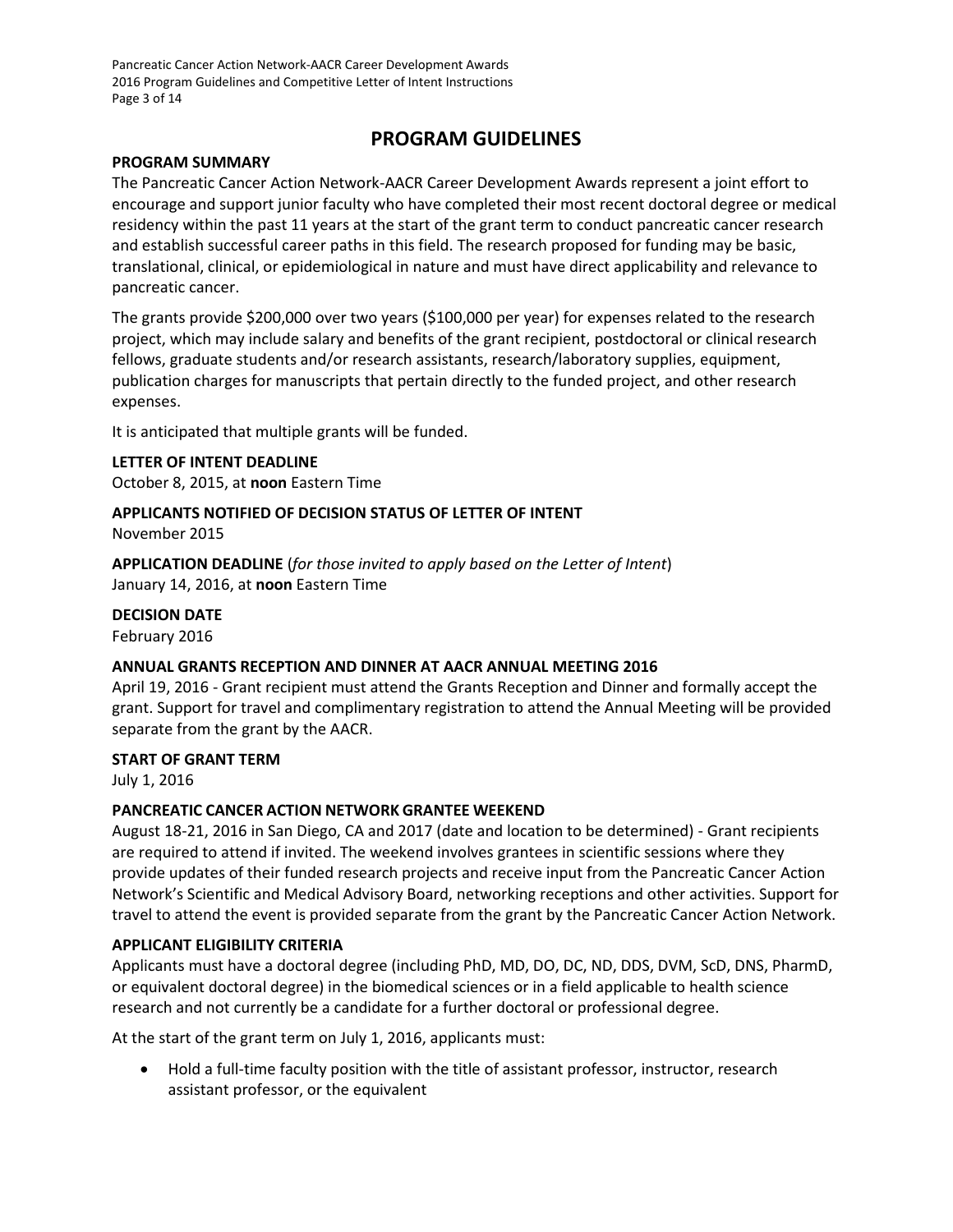Pancreatic Cancer Action Network-AACR Career Development Awards 2016 Program Guidelines and Competitive Letter of Intent Instructions Page 4 of 14

- o *In order for applicant to be considered eligible, any pending full-time, faculty position can NOT be contingent upon receiving this grant.*
- Have completed his or her most recent doctoral degree within the past 11 years (i.e., degree cannot have been conferred **before** July 2, 2005; the formal date of receipt of doctoral degree is the date the degree was conferred, as indicated on your diploma and/or transcript)
	- Applicants with a medical degree must have completed his or her most recent doctoral degree or medical residency - **whichever date is later** - within the past 11 years (time spent in medical specialty or subspecialty training is not considered part of medical residency and **will** be counted against the 11 year window).
- Have independent laboratory space as confirmed by your institution
- Work at an academic, medical, or research institution **within the United States** (*There are no citizenship requirements*. However, by submitting a Letter of Intent for this grant, an applicant who is not a U.S. citizen or permanent resident assures that his/her visa status will provide sufficient time to complete the project and grant term within the United States.)

An exception to the 11-year window may be granted for parental leave or other well justified leave from research for pressing personal or family situations of generally less than 12 months duration. Applicants whose experience exceeds the maximum of 11 years but who believe they are eligible (e.g., maternity/family leave) should contact AACR **before** submitting a Letter of Intent to verify their eligibility.

Employees or subcontractors of a U.S. government entity or for-profit private industry are not eligible.

AACR membership is required. Nonmembers interested in this grant opportunity must submit a satisfactory application for AACR Active membership by Thursday, October 8, 2015. The application will be applied to 2015 membership dues. Applications may be submitted using the Official AACR Membership Application [online](http://myaacr.aacr.org/Core/AccountManagement/BecomeMember.aspx) or [downloaded as a PDF](http://www.aacr.org/Membership/Shared%20Documents/1505054_15_Member_app.pdf) and submitted to the AACR office with the required documents.

**Any individual who currently holds an active AACR grant may not apply.** Past AACR grantees may apply if they complied with all progress and financial report requirements.

Investigators may submit only **one** Letter of Intent for the Pancreatic Cancer Action Network-AACR Career Development Awards but may concurrently apply for other AACR grants. However, applicants are expected to accept the first grant they are awarded. Individuals may accept and hold only one AACR grant at a time.

Postdoctoral or clinical research fellows or the equivalent who are working under the auspices of a scientific mentor are not eligible to apply. Qualified fellows are invited to apply for the Pancreatic Cancer Action Network-AACR Pathway to Leadership Grant and/or an AACR Fellowship.

All applicants with questions about eligibility should contact AACR's SRGA a[t grants@aacr.org](mailto:grants@aacr.org) **before** submitting a Letter of Intent.

### <span id="page-3-0"></span>**RESEARCH PROJECT CRITERIA**

Research projects must have direct applicability and relevance to pancreatic cancer. They may be in any discipline of basic, translational, clinical, or epidemiological research, and fall within at least one of the categories of the Common Scientific Outline (Biology; Etiology; Prevention; Early Detection, Diagnosis, and Prognosis; Treatment; Cancer Control, Survivorship, and Outcomes Research; or Scientific Model Systems [\[https://www.icrpartnership.org/CSO.cfm\]](https://www.icrpartnership.org/CSO.cfm)).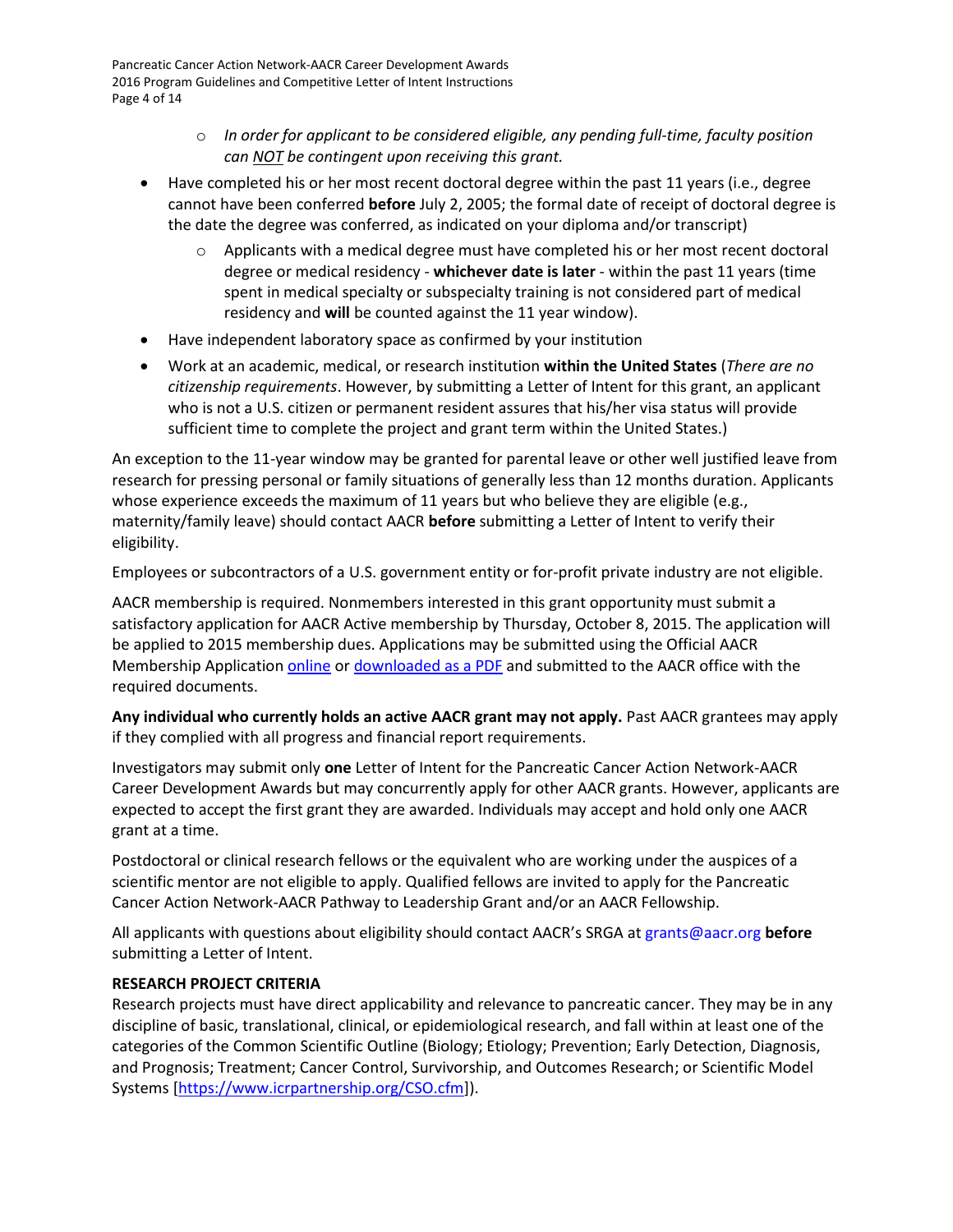Pancreatic Cancer Action Network-AACR Career Development Awards 2016 Program Guidelines and Competitive Letter of Intent Instructions Page 5 of 14

### <span id="page-4-0"></span>**COMPETITIVE LETTER OF INTENT DESCRIPTION**

An AACR Competitive Letter of Intent is an application tool designed to identify the projects with the greatest scientific potential and alignment with the Program Guidelines without requiring applicants to first submit a full application. A Letter of Intent typically outlines the main points of the intended proposed project, succinctly conveying the rationale, preliminary data, methodology and approach. A Letter of Intent is not written as *correspondence* to the Scientific Review Committee, but instead follows a prescribed template which gathers information summarizing the proposed research project. Letters of Intent have also been called "pre-applications," "concept papers," or "letters of inquiry" by other funders.

Letters of Intent are peer-reviewed by the Scientific Review Committee. A limited number of applicants whose Letters of Intent are deemed most meritorious will be invited by the committee to submit full applications.

The Letter of Intent for the Pancreatic Cancer Action Network-AACR Career Development Awards is limited to two pages and must describe the proposed cancer research project, including the Specific Aims; Rationale, Preliminary Data, Methodology, and Approach; and Significance and Statement of Relevance to Pancreatic Cancer. Relevant references must be attached and are limited to two pages.

The Letter of Intent must be accompanied by:

- Scientific abstract, limited to 3,000 characters including spaces, which provides a clear, concise and comprehensive overview of the proposed cancer research project
- Applicant's biographical sketch
- Letter(s) of Reference

### <span id="page-4-1"></span>**LETTERS OF REFERENCE**

Each applicant must have a letter of reference from a nominator accompany the online application. A nominator can be the applicant's department chair, division head, or dean. If the nominator is not an active, emeritus, or honorary member of AACR, an additional letter of reference from an endorser who is an active, emeritus, or honorary member of AACR must accompany the application. Instructions for submitting letter(s) of reference are addressed below on page 8, Section 6 in the Application Instructions.

### <span id="page-4-2"></span>**EVALUATION OF COMPETITIVE LETTERS OF INTENT AND INVITED APPLICATIONS**

The Scientific Review Committee that will peer-review the Letters of Intent and invited applications is comprised of researchers and physician-scientists respected for their own accomplishments in pancreatic cancer research and viewed as leaders in the field. The President of AACR will appoint the members of the Scientific Review Committee.

The Committee will consider the following criteria when reviewing Letters of Intent and invited full applications:

 *Investigator*. What training and experience does the applicant have to ensure successful implementation of the proposed project? Does the applicant have demonstrated capacity to carry out independent research? Is there evidence that the applicant is developing a successful track record in pancreatic cancer research or that they could make a career commitment to this field of research?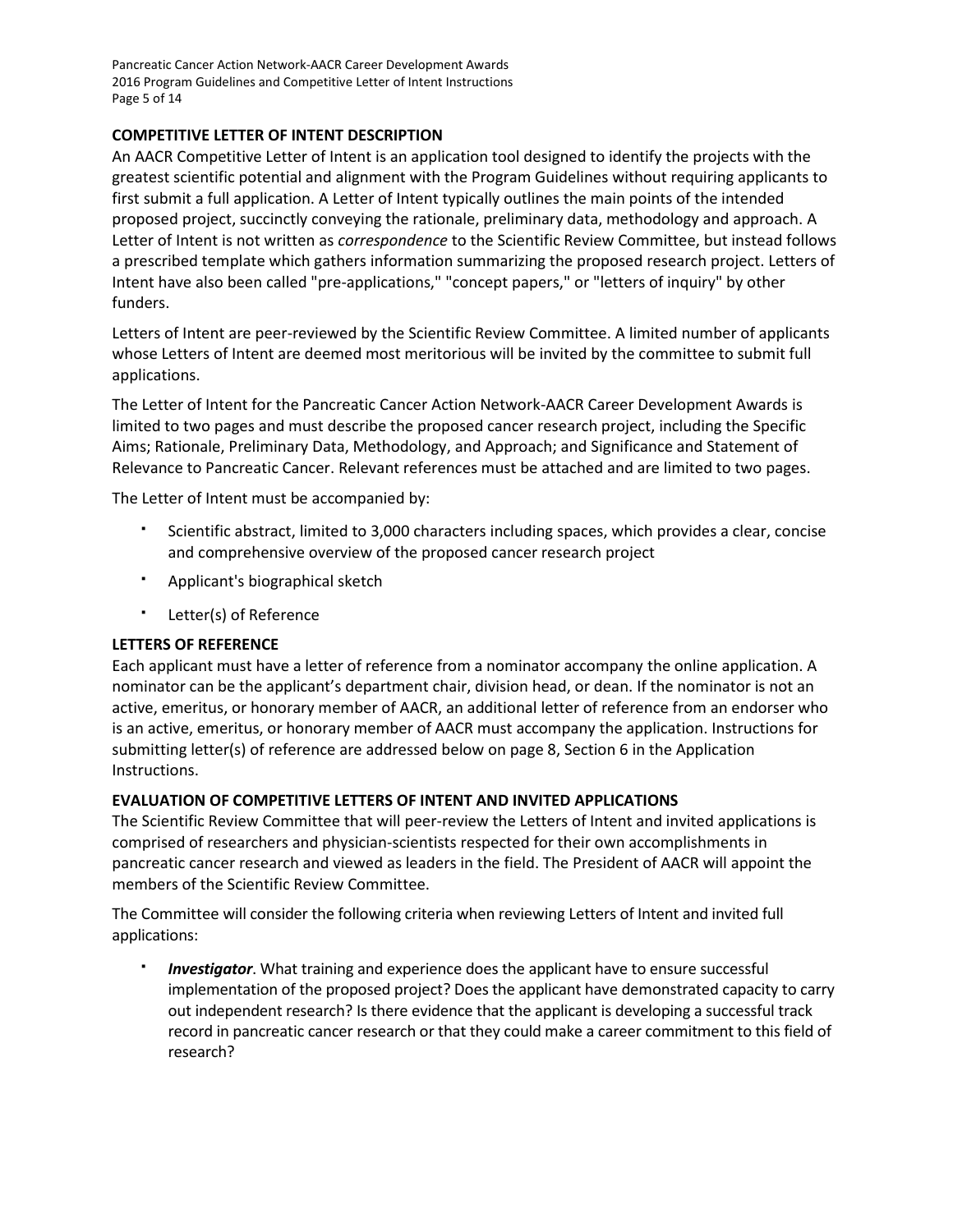Pancreatic Cancer Action Network-AACR Career Development Awards 2016 Program Guidelines and Competitive Letter of Intent Instructions Page 6 of 14

- *Significance.* Is the scientific and technical merit of the proposed project of significance? Is the proposed project of high quality, and what potential does it have to advance the field of pancreatic cancer research and benefit patients?
- *Approach.* Are the overall strategy, design, and methodology well-reasoned and appropriate to accomplish the specific aims of the project within the grant term? Are potential problems, alternative strategies and benchmarks for success presented? Is the budget fully justified and reasonable in relation to the proposed project? (*The budget-related question will be used to evaluate the full applications for the Pancreatic Cancer Action Network-AACR Career Development Awards.)*
- *Institutional Environment.* What evidence is provided of institutional commitment for the scientific development of the applicant? What support, equipment, and resources will be available to the applicant and are they adequate to successfully complete the proposed project? *(This criterion will be used to evaluate the full applications for the Pancreatic Cancer Action Network-AACR Career Development Awards.)*

The Committee will consider each year's applicants independently, without regard to the topics covered in previously funded proposals or to the institutions of the previous grantees.

### <span id="page-5-0"></span>**TOBACCO INDUSTRY FUNDING AND CONFLICTS OF INTEREST STATEMENT**

Scientific investigators or health professionals who are funded by the tobacco industry for any research project are not eligible for any AACR-administered grant. Grantees who accept funding from the tobacco industry for any research project during the term of an AACR-administered grant must inform AACR of such funding, whereupon the AACR-administered grant will be immediately terminated.

Tobacco industry funding is defined for purposes of applicants and recipients of AACR-administered grants as money provided or used for all or any of the costs of any research project, including personnel, consumables, equipment, buildings, travel, meetings and conferences, and operating costs for laboratories and offices. It is not defined as money provided or used for meetings or conferences that do not relate to any particular research project.

Tobacco industry funding includes: funds from a company that is engaged in or has affiliates engaged in the manufacture of tobacco produced for human use; funds in the name of a tobacco brand, whether or not the brand name is used solely for tobacco products; funds from a body set up by the tobacco industry or by one or more companies engaged in the manufacture of tobacco products.

The following do not constitute tobacco industry funding for the purposes of this policy:

- Legacies from tobacco industry investments (unless the names of a tobacco company or cigarette brand are associated with them)
- Funding from a trust or foundation established with assets related to the tobacco industry but no longer having any connection with the tobacco industry even though it may bear a name that (for historical reasons) is associated with the tobacco industry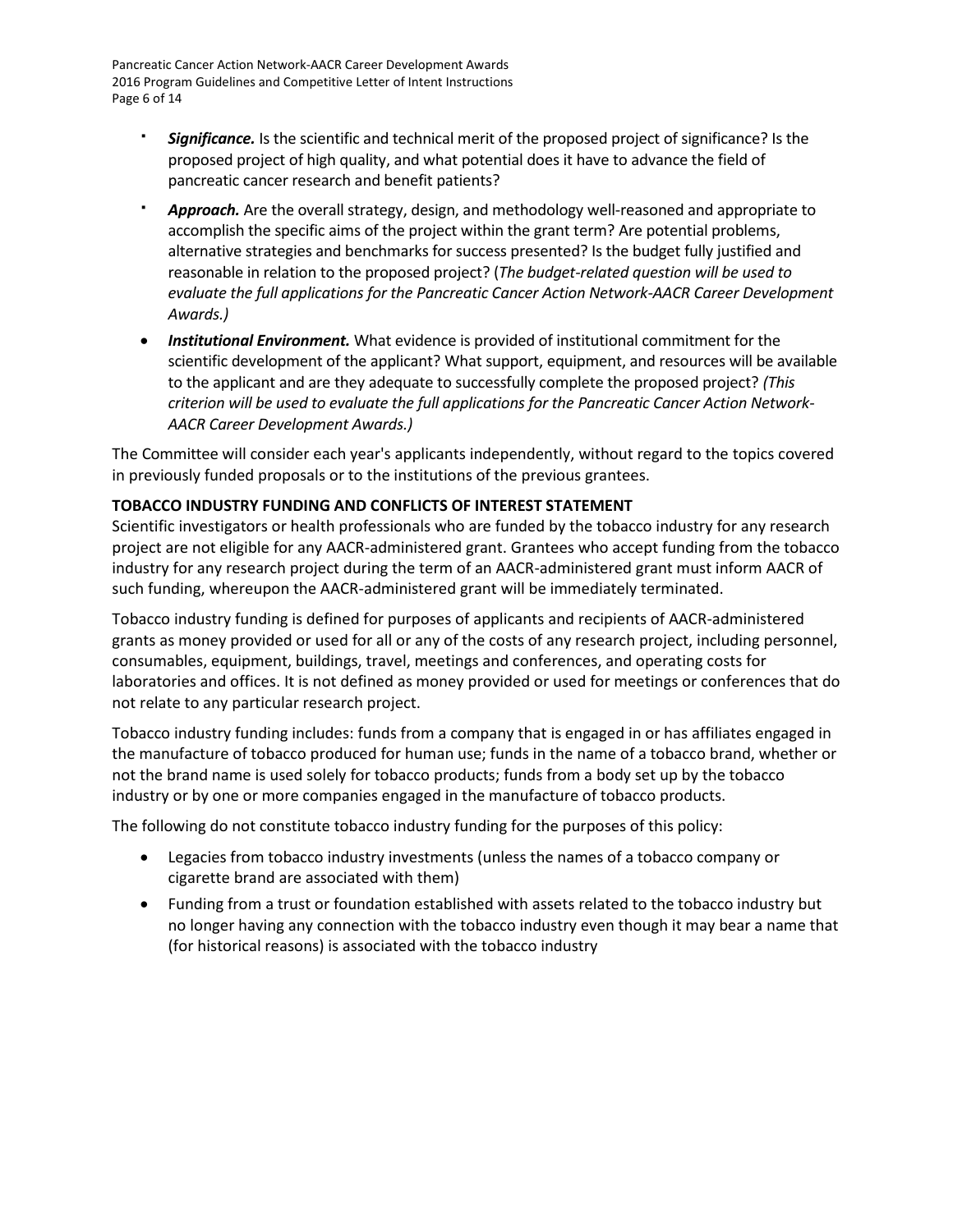Pancreatic Cancer Action Network-AACR Career Development Awards 2016 Program Guidelines and Competitive Letter of Intent Instructions Page 7 of 14

### **LETTER OF INTENT INSTRUCTIONS**

### <span id="page-6-0"></span>**LETTER OF INTENT PROCEDURES**

AACR requires applicants to submit an online Letter of Intent submission by **noon** Eastern Time on Thursday, October 8, 2015, using the proposalCENTRAL website at [https://proposalcentral.altum.com.](https://proposalcentral.altum.com/)

In order to submit a complete Letter of Intent, applicants need to directly input information (i.e., sections 1 and 4-7 below) into the online submission platform as well as upload a number of documents. The following instructions provide details about information that needs to be inputted and the materials that need to be uploaded. The section numbering corresponds with the section number of the Letter of Intent Instructions and the online proposalCENTRAL submission platform.

| Information to be Entered Directly into | <b>Letter of Intent Instructions</b> | proposalCENTRAL Section   |
|-----------------------------------------|--------------------------------------|---------------------------|
| proposalCENTRAL                         | <b>Section</b>                       |                           |
| Project Title                           | 1. Title Page                        | 1) Title Page             |
| Applicant Information                   | 4. Applicant                         | 4) Applicant              |
| Institution and Contact Information     | 5. Institution & Contacts            | 5) Institution & Contacts |
| <b>Scientific Abstract</b>              | 7. Scientific Abstract               | 7) Scientific Abstract    |

| Templates to be Downloaded, Completed | Letter of Intent Instructions   | proposalCENTRAL Section       |
|---------------------------------------|---------------------------------|-------------------------------|
| and Uploaded                          | <b>Section</b>                  |                               |
| Letter of Intent Template             | 8.A. Letter of Intent Documents | 8) Letter of Intent Documents |

| <b>Non-Template Materials to be Uploaded</b>                                  | <b>Letter of Intent Instructions</b> | proposalCENTRAL Section       |
|-------------------------------------------------------------------------------|--------------------------------------|-------------------------------|
|                                                                               | <b>Section</b>                       |                               |
| Applicant's Biographical Sketch                                               | 8.B. Letter of Intent Documents      | 8) Letter of Intent Documents |
| Letter(s) of Reference [uploaded by<br>Nominator and Endorser (if necessary)] | 6. Letters of Reference              | 6) Letters of Reference       |

| <b>Materials to be Downloaded, Printed,</b> | <b>Letter of Intent Instructions</b> | proposalCENTRAL Section       |
|---------------------------------------------|--------------------------------------|-------------------------------|
| <b>Signed, Scanned and Uploaded</b>         | <b>Section</b>                       |                               |
| Terms and Conditions Signature Page         | 8.C. Letter of Intent Documents      | 8) Letter of Intent Documents |
| Applicant Checklist (if applicable)         | 8.D. Letter of Intent Documents      | 8) Letter of Intent Documents |
| <b>Application Signature Page</b>           | 8.E. Letter of Intent Documents      | 11) Signature Page(s)         |

### <span id="page-6-1"></span>**GETTING STARTED IN proposalCENTRAL**

If you are a new user of proposalCENTRAL, follow the "REGISTER" link and complete the registration process. After you register, complete your Professional Profile (green tab, second tab from the left) before starting the Letter of Intent submission process.

If you are already registered with proposalCENTRAL, access the site and log in with your Username and Password. If you have forgotten your password, click on the "Forgot your password?" link. Supply your User ID or e-mail address in the space provided; your password will be sent to you by e-mail.

To start a Letter of Intent, select the "Grant Opportunities" tab (gray tab furthest to the right). A list of grant opportunities will be displayed. The list of applications can be filtered for just this organization by selecting "American Association for Cancer Research" in the drop down menu at the top and clicking "Filter List by GrantMaker." Find the "Pancreatic Cancer Action Network-AACR Career Development Awards" and click the "Apply Now" link (second to last column).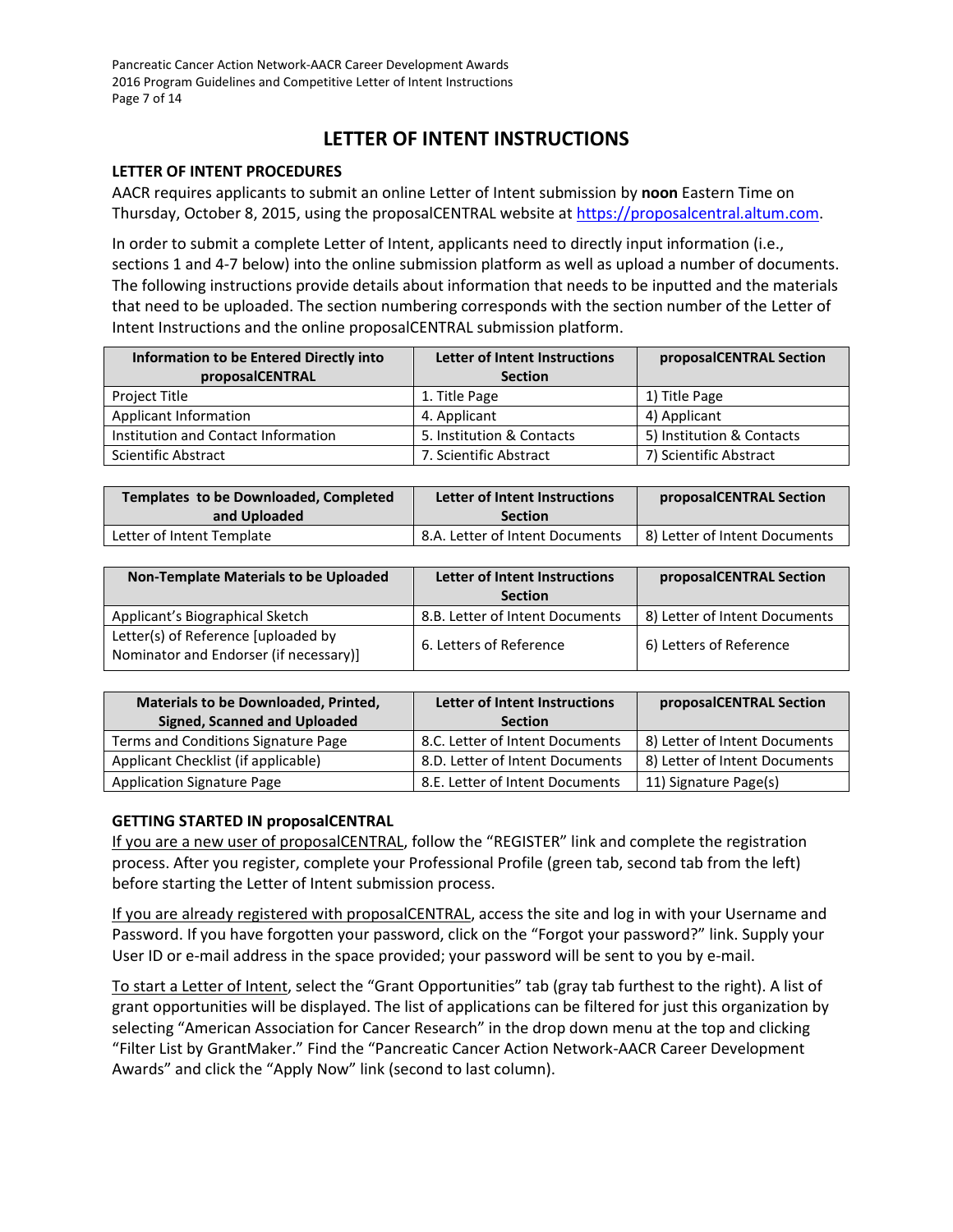Pancreatic Cancer Action Network-AACR Career Development Awards 2016 Program Guidelines and Competitive Letter of Intent Instructions Page 8 of 14

Complete all sections of the online Letter of Intent and the template that is provided. Upload all requested documents in portable document format (PDF). See the proposalCENTRAL FAQ section, [https://proposalcentral.altum.com/FAQ/FrequentlyAskedQuestions.asp,](https://proposalcentral.altum.com/FAQ/FrequentlyAskedQuestions.asp) for more information.

If you have any difficulties registering, logging in, or creating your Letter of Intent, contact proposalCENTRAL Customer Support immediately:

Phone: 1-800-875-2562 or 703-964-5840 E-mail: [pcsupport@altum.com](mailto:pcsupport@altum.com)

### <span id="page-7-0"></span>**LETTER OF INTENT FORMAT**

The following information is required to submit a complete Letter of Intent. Numbers correspond to the sections found on the left side of the proposalCENTRAL website.

- **1. TITLE PAGE.** Enter the title of the research project directly into the proposalCENTRAL system. The title is limited to no more than 75 characters in length (including spaces). Do not use abbreviations. A project title must be entered **and saved** before additional sections may be accessed.
- **2. DOWNLOAD TEMPLATES & INSTRUCTIONS**. The Program Guidelines and Letter of Intent Instructions document, the Terms and Conditions document, the Applicant Checklist document, and the Letter of Intent template can be downloaded from this page. Applicants are required to use the Letter of Intent template.

To download and complete the Letter of Intent template:

- Click the "Download" link to save the Letter of Intent template to your computer.
- Use your word processing software (e.g., MS Word, WordPerfect) to complete the template on your computer and then convert templates to PDF format. You do not need to be connected to the internet or proposalCENTRAL while working on the template.
- Upload the completed template file to your online Letter of Intent.

See below in Section 8 of the Letter of Intent Instructions for how to complete and upload the template. This Letter of Intent also requires an additional attachment for which a template is not provided (applicant's biographical sketch).

### **3. ENABLE OTHER USERS TO ACCESS THIS PROPOSAL.** Optional.

- **4. APPLICANT.** Enter information for the applicant directly into the proposalCENTRAL system. Applicants must include their contact information, including e-mail address, phone number, and mailing address.
- **5. INSTITUTION & CONTACTS.** Enter information regarding the applicant's institution, the nominator, the endorser (if necessary), and signing official directly into proposalCENTRAL system. A nominator must be the applicant's department chair, division head, or dean. If the nominator is not an active, emeritus, or honorary member of AACR, information for an endorser who is an active, emeritus, or honorary member of AACR must also be provided.
- **6. LETTERS OF REFERENCE.** Enter directly into the proposalCENTRAL system the e-mail address of the nominator submitting a letter of reference. Enter the e-mail address again to confirm and click "Add." If the nominator's e-mail address is in the proposalCENTRAL system, you will be prompted to "Send E-mail" to the nominator. **The e-mail will contain instructions and a link to upload the letter of reference directly to the application.** If the nominator's e-mail address is not in the proposalCENTRAL system, you will be prompted for the nominator's first and last name before being prompted to "Send E-mail."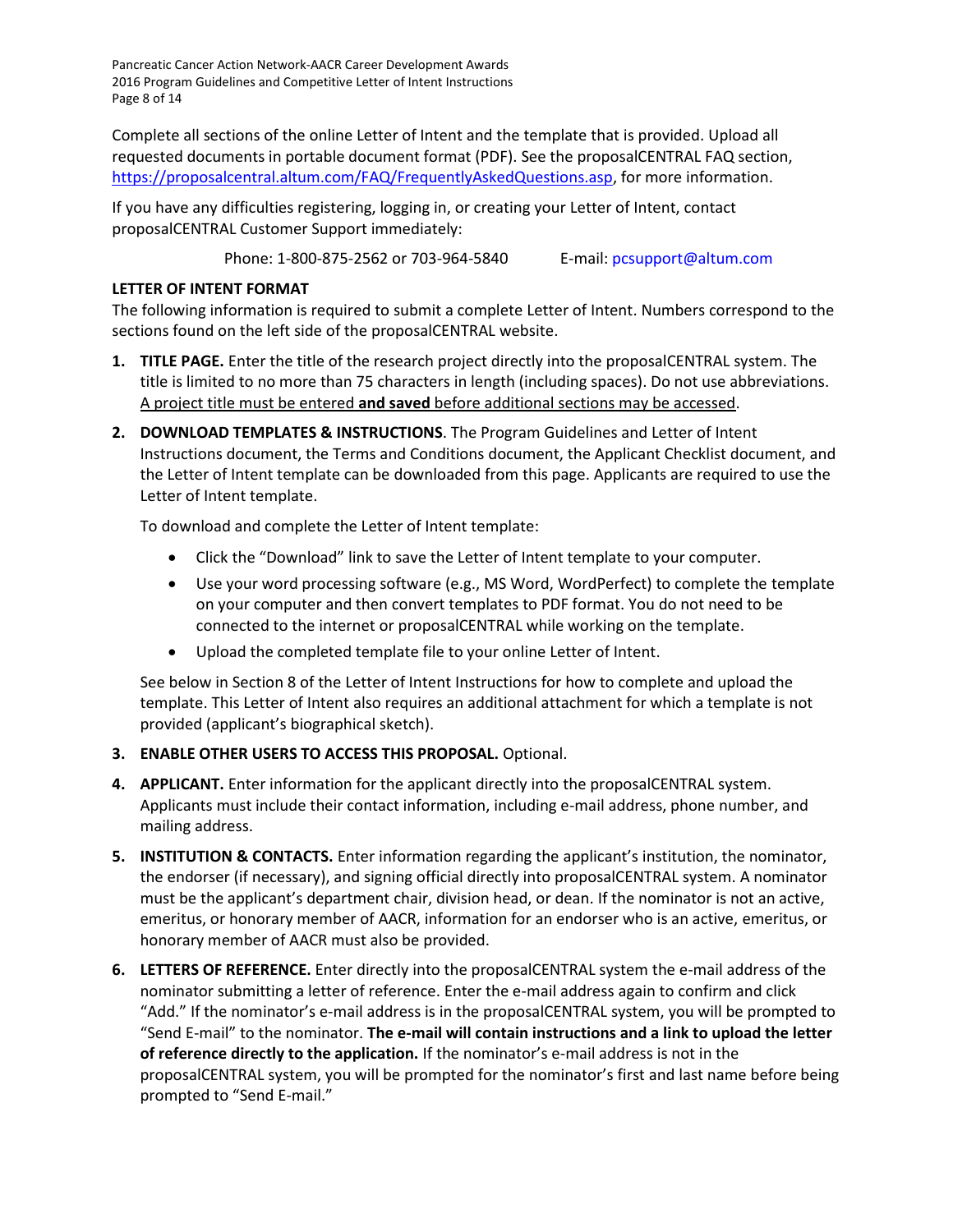Pancreatic Cancer Action Network-AACR Career Development Awards 2016 Program Guidelines and Competitive Letter of Intent Instructions Page 9 of 14

If the nominator is not an active, emeritus, or honorary member of AACR, repeat the steps above to send a letter of reference request to an endorser who is an active, emeritus, or honorary member of AACR. If your nominator is an AACR member, a letter of reference from an endorser will **not** be accepted in addition to the nominator's letter of reference.

The letter(s) of reference are uploaded directly from the nominator and endorser (if necessary) to the proposalCENTRAL application; these letters must be uploaded before the application can be submitted. Applications cannot be submitted without a Letter of Reference. Applicants can view letter submission status by returning to proposalCENTRAL's Letters of Reference section.

**7. SCIENTIFIC ABSTRACT.** Enter the abstract directly into the proposalCENTRAL system. The abstract is limited to 3,000 characters (including spaces) and must provide a clear, concise and comprehensive overview of the proposed work, including the background; objective or hypothesis and its supporting rationale; specific aims of the study; study design; and relevance of the proposed work to pancreatic cancer.

**NOTE**: The proposalCENTRAL system does not lock the scientific abstract field after 3,000 characters have been entered. You may erroneously enter more than the maximum allowed. Excessive spacing in your scientific abstract (e.g., line breaks or spaces between paragraphs) also affects the character limit. To ensure that your abstract submission is not too long, before proceeding to the next section, click the red "Save" button at the top or bottom of the screen. If your scientific abstract is too long, you will receive an error message at the top of the page.

From the list provided, select the research areas that are most applicable to this project. Select no more than two areas.

From the list provided, please respond regarding how you found out about this grant opportunity.

### **8. LETTER OF INTENT DOCUMENTS.**

*Formatting Instructions.* Applicants must adhere to the following instructions in completing the templates. Failure to observe type size specifications and/or page limits may result in the return of the Letter of Intent without review.

- Type size. Must use 12-point Times New Roman for the text, and no smaller than 9-point type for figures, legends, and tables.
- **Single-spaced text.** Single-spacing is acceptable, and space between paragraphs is recommended.
- Margins. The page margins must be no less than 0.75 inches on each side.
- Page numbering. The Narrative must be numbered consecutively; do not use section designations such as "3A" or "3B."
- Tips and techniques for inserting images in documents.
	- Reduce the file size of documents with images by "inserting" the image (as opposed to "cutting" and "pasting"). Save graphical images as JPG or GIF files. Insert the image into the document by selecting "Insert – Picture – From File" from the MS Word menu.
	- $\circ$  Insert only GIF or JPG graphic files as images in your Word document. Other graphical file formats are either very large or difficult to manipulate in the document.
	- o Do not insert Quick Time or TIFF objects into your document.
	- o Anchor the images you embed in your document.
	- $\circ$  Once you have anchored the inserted image, you can format text to wrap around the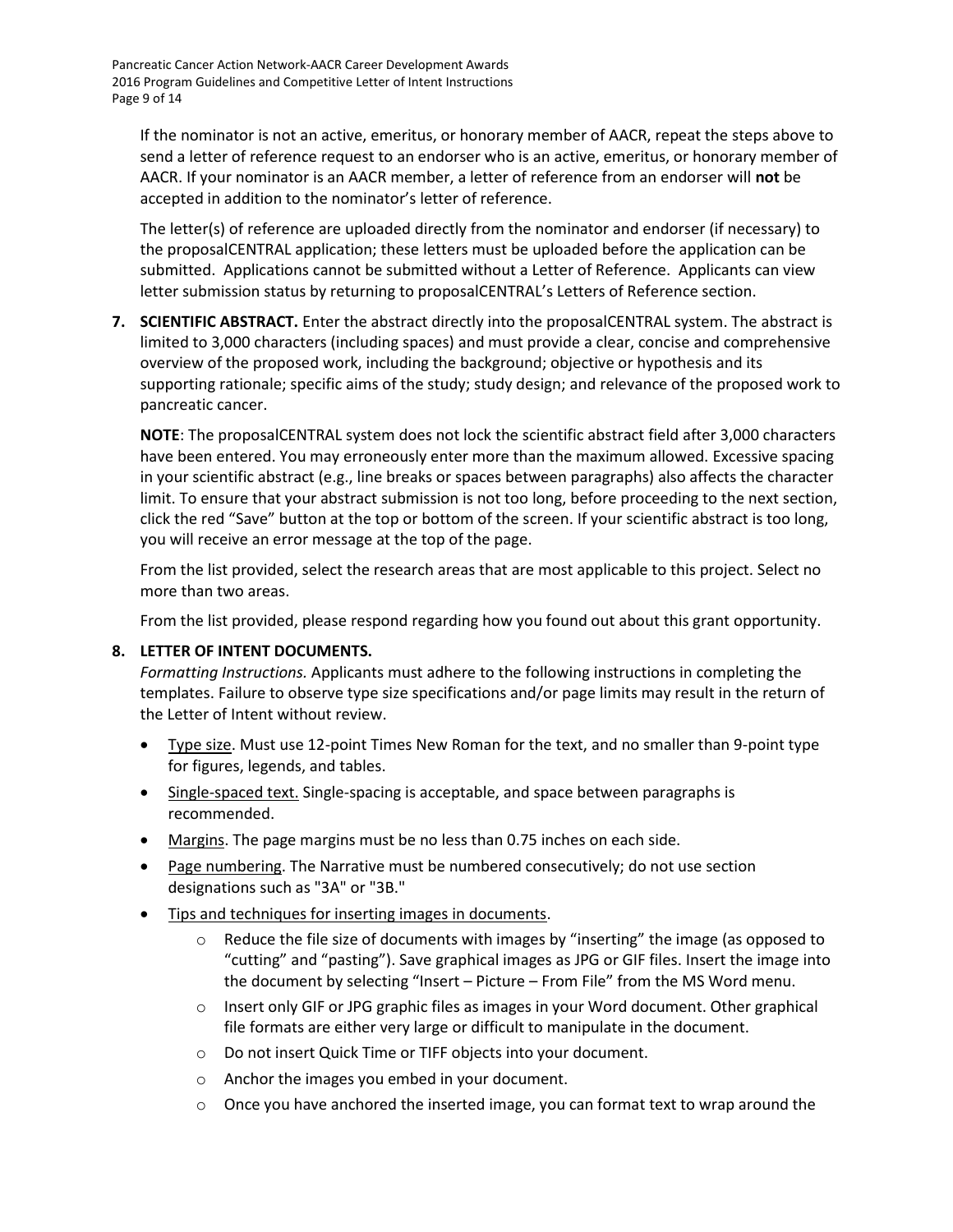image.

- o Do not edit your images in Word. Use a graphics program.
- o Do not embed your images in tables, text boxes, and other form elements.
- $\circ$  Do not add annotations over the images in Word. Add annotations to the image in a graphics program.

**When a template is provided, the template MUST be used. Prepare and upload the following documents into your application in portable document format (PDF):**

- **A. Letter of Intent.** *Applicants are required to use the Letter of Intent template available from the proposalCENTRAL website. (Refer above to Section 2 of the Letter of Intent Instructions for details.) The information must be presented in this order:*
	- **I. Letter of Intent Narrative.** Limited to two pages, including figures and tables. The References section does not count against this page limit. Must describe the proposed innovative cancer research project and include the Specific Aims; Rationale, Preliminary Data, Methodology, and Approach; Statistical Analysis Plan; and Significance and Statement of Relevance to Pancreatic Cancer.
	- **II. References.** Limited to two pages. AACR reference style follows that of the *[Uniform](http://www.nlm.nih.gov/bsd/uniform_requirements.html)  [Requirements for Manuscripts Submitted to Biomedical Journals](http://www.nlm.nih.gov/bsd/uniform_requirements.html)*. Note that the *Uniform Requirements* specify that for articles with more than six authors, the names of the first six authors must be listed, followed by "et al." For articles with six or fewer authors, all authors should be listed.

#### **Reference examples:**

#### **Journal article**

Warrell RP Jr, Frankel SR, Miller WH Jr, Scheinberg DA, Itri LM, Hotelman WN, et al. Differentiation therapy of acute promyelocytic 584 leukemia with tretinoin (alltrans-retinoic acid). N Engl J Med 1991;324:1385–93.

#### **Book chapter**

Yuspa SH, Hennings H, Roop D, Strickland J, Greenhalgh DA. Genes and mechanisms involved in malignant conversion. In: Harris CC, Liotta LA, editors. Genetic mechanisms in carcinogenesis and tumor progression. New York: Wiley-Liss; 1990. p.115–26.

#### **Article in press**

Articles in press may be listed among the references provided a journal name and tentative year of publication can be verified.

- **B. Applicant's Biographical Sketch.** The biographical sketch must be in English. The NIH Biographical Sketch Forms [PHS 398/2590 (Rev. 06/09)] and [OMB No. 0925-0001/0002 (Rev. 08/12)] are both acceptable. However, the applicant must adhere to the page limits and requirements specific to the biographical sketch format used (**four** pages for the Rev. 06/09 format, **five** pages for the Rev. 08/12 format).
- **C. Terms and Conditions Document.** In order to ensure that the applicant is informed of the terms and conditions of the grant should he/she be selected as a recipient, a copy of the Terms and Conditions must be downloaded from the proposalCENTRAL site. Applicants must remove the signature page (page 15) of the Terms and Conditions document and sign and date it, indicating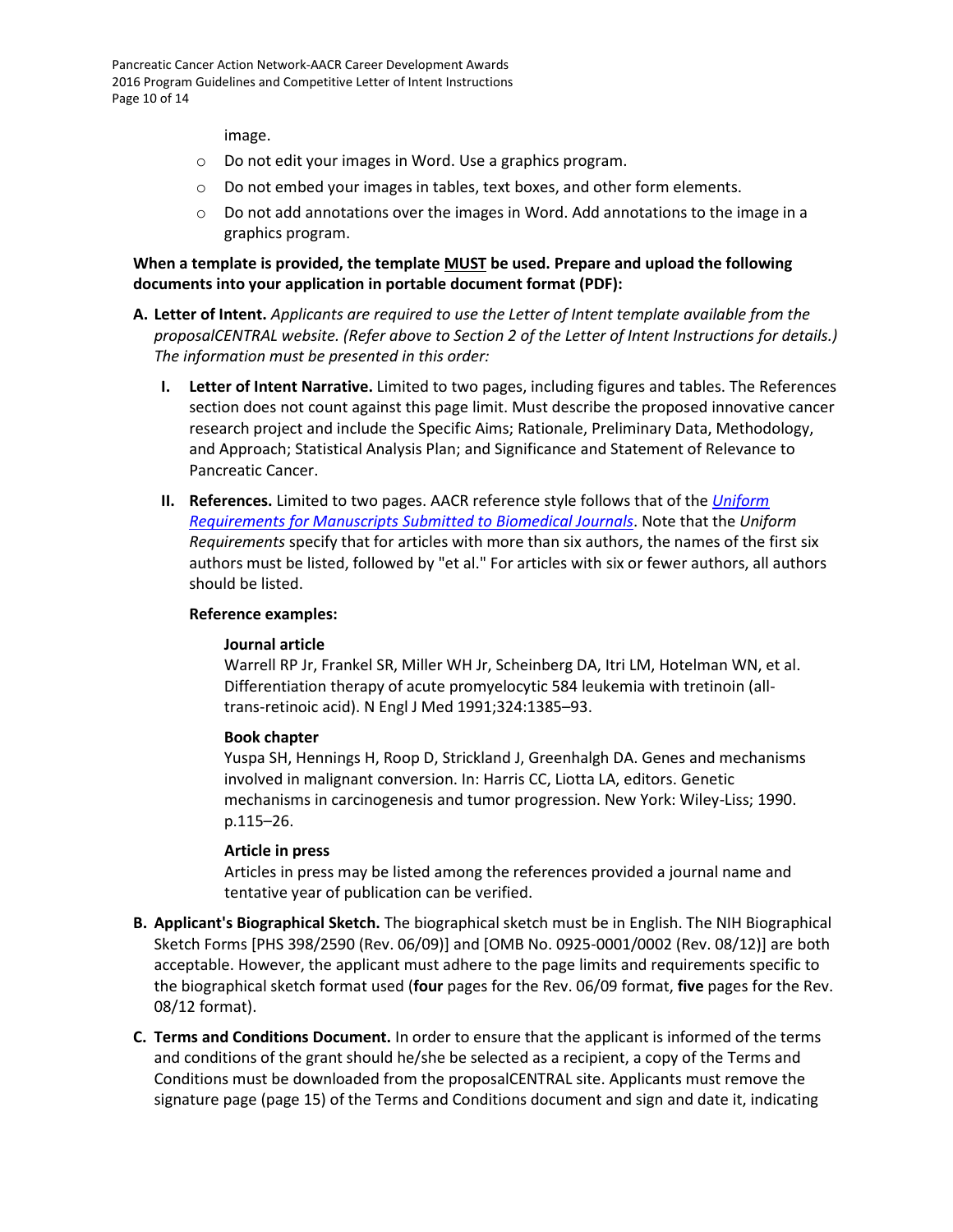Pancreatic Cancer Action Network-AACR Career Development Awards 2016 Program Guidelines and Competitive Letter of Intent Instructions Page 11 of 14

> that they have reviewed the document. The terms and conditions of this grant may be modified or amended by AACR prior to execution of the Grant Agreement. In addition, the grant recipient's institution may request revisions to the following sections of the Grant Agreement prior to execution: VII.Reporting Requirements.F.; XI.Study Data.B.; XII.Indemnification; XIII.Term and Termination.F.; and XV.Miscellaneous.A. Only in special circumstances will revisions be considered to sections other than those noted above.

*A scanned copy of the signed page must be uploaded* to your online Letter of Intent in the section for attaching files.

- **D. Applicant Checklist**. To ensure each applicant's independence, this checklist is required for any applicant holding a title **other than** "Assistant Professor." If the applicant will **NOT** have a confirmed title of "Assistant Professor" at the start of the grant term on July 1, 2016, the following checklist **MUST** be downloaded from the proposalCENTRAL site, completed, signed by all required parties, and *a scanned copy must be uploaded* to the online Letter of Intent in the Letter of Intent Documents section. Please note that in order for applicant to be considered eligible, any pending full-time, faculty position can NOT be contingent upon receiving this grant.
- **E. Signed Signature Page.** In order to ensure that the applicant, the nominator, and institution have approved the Letter of Intent, applicants must print the signature pages, as described in Section 11 below, and obtain all required signatures. The **signed signature page** [with original signatures from the applicant, the nominator, and institution's signing official] must then be *scanned and uploaded* into the online Letter of Intent in the Letter of Intent Documents section. These signatures transmitted by electronic means shall have the same force and effect as original signatures.

**Uploading the attachments into your submission.** Once you have converted your attachments to PDF files, the next step is to upload the files to your online Letter of Intent.

- Make certain that the converted PDF files are closed on your computer.
- Open your online Letter of Intent and go to the section for attaching files.
- Enter your own description of the file in the "Describe Attachment" field.
- Select the appropriate type of attachment from the drop-down list. *NOTE: After selecting attachment type, the screen will show the file types (e.g., PDF, .doc) that are allowed for that type of attachment. Only PDF attachments are permitted for this Letter of Intent submission.*
- Click on the "Browse" button to select the file from your computer.
	- $\circ$  A "choose file" dialog box opens for you to search for the template file on your computer's hard disk or local area network.
	- o Select the file and click "Open."
	- $\circ$  The file location and name will display in the window adjacent to the "Browse" button.
- Click on the "Upload Attachment" button. You will get a confirmation message on your screen that the file was uploaded successfully. You will also see that your file is now listed in the "Uploaded Attachment" section of the screen. Two links are available in each row of an uploaded attachment: DEL and SHOW. "DEL" allows you to delete the file, if necessary, and "SHOW" opens the uploaded file. **Open and review your uploaded files.**

In the section for attachments, all the required attachments are listed in the middle of the screen, just below where you upload your files. This list of required attachments helps you track completion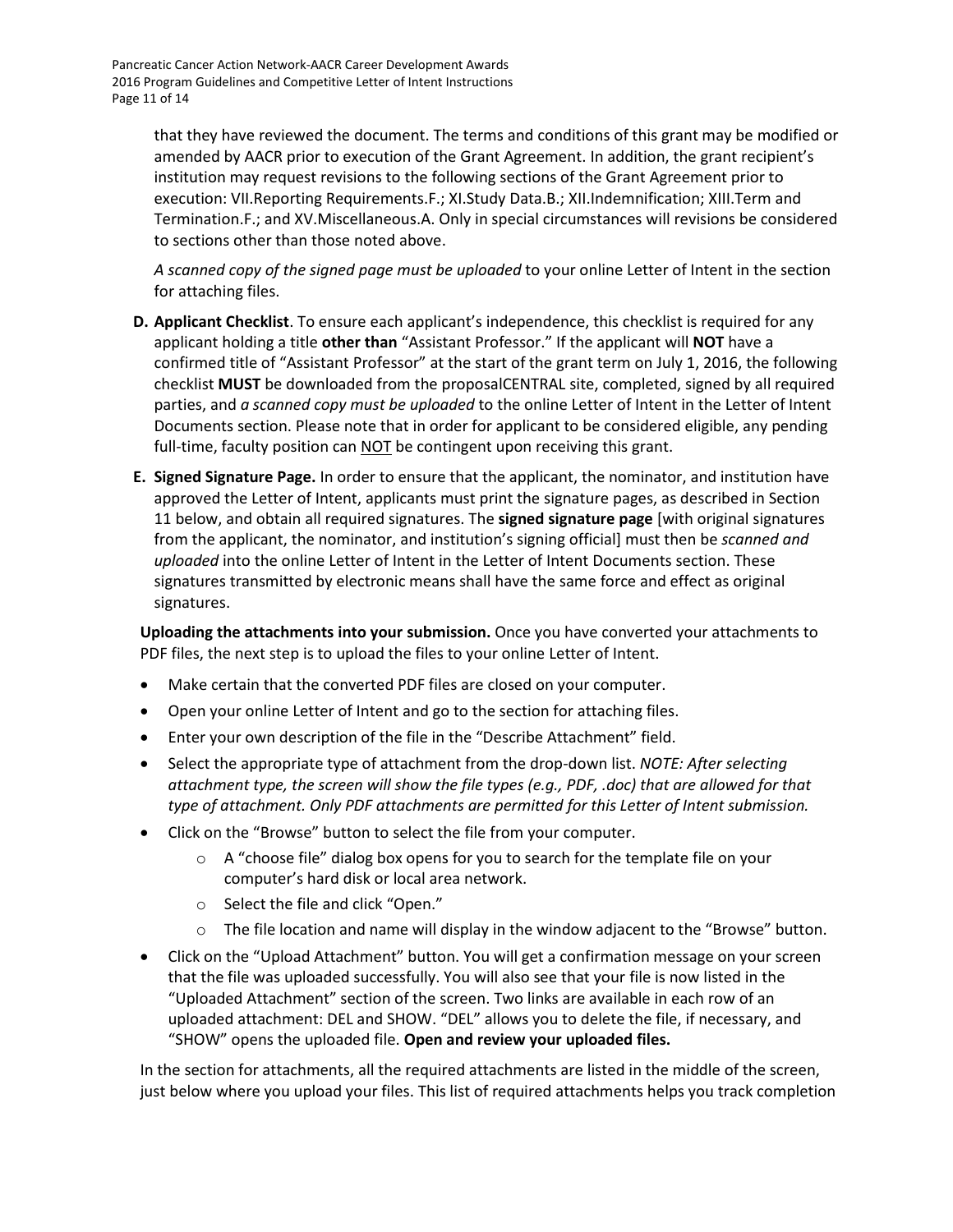Pancreatic Cancer Action Network-AACR Career Development Awards 2016 Program Guidelines and Competitive Letter of Intent Instructions Page 12 of 14

and uploading of your required attachments. Once you upload a required attachment, that attachment type will be removed from the required list and will be displayed in the "Current list of uploaded attachments."

If you wish to modify the attached file, make the revisions to your *original* file on your computer (off-line), convert the file to PDF, and use the same process above to attach the newly revised file. **Delete any previously submitted versions of the file before submitting your Letter of Intent.**

### <span id="page-11-0"></span>**SUBMITTING COMPLETE LETTER OF INTENT**

- **9. PI DATA SHEET.** This is an automatically populated data sheet based on the applicant's proposalCENTRAL profile. Information for gender, race, and ethnicity must be provided to AACR. If fields are not populated, go to Section 4, "Applicant", and select the "Edit Professional Profile" tab in the center of the screen. The applicant must then go to the column on the left side of the screen, select "4) Personal Data for Application," and enter his or her gender, race, and ethnicity. The Scientific Review Committee does not receive this information.
- **10. VALIDATE.** Validate the Letter of Intent on proposalCENTRAL. This is an essential step. A submission that has not been validated cannot be submitted. "Validate" checks for required data and attachments. You will not be able to submit if all the required data and attachments have not been provided.
- **11. SIGNATURE PAGE(S).** After completing sections 1 and 4-7 of the online Letter of Intent submission (these sections also correspond to the sections of the Letter of Intent Instructions), you may print the signature pages. Use the "Print Signature Pages" button to print the signature pages for signature.

**NOTE:** Data that you entered in the sections 1 and 4-7 of the online Letter of Intent submission are automatically included in the signature pages. The following signature page fields will remain blank until the full application process: Dates of Proposed Project, Proposed Budget, Human Subjects, Vertebrate Animals, Recombinant DNA, and Biohazards. If information is missing in the signature pages, it could be because you have not entered the information in one of the online sections OR the information is not required for this grant program. If the institution's Employer Identification Number (EIN) is not completed on the signature page, please request your institution to provide that information in their proposalCENTRAL profile.

While the print option "Print Signature Pages" prints the Signature Page, Application Contacts, and Scientific Abstract; the AACR **strongly encourages** applicants to also utilize the "Print Signature Pages and Attached PDF Files" option. This option can be used if your institution wishes to review the full Letter of Intent but also should be utilized by the applicant to ensure that the Scientific Abstract does not cut-off in this view and that your attachments loaded properly. The following application materials will **not** be present when utilizing this option: Letter(s) of Reference, Terms and Conditions Signature Page and the Signature page containing the required signatures. Absence of these materials should **not** be considered an error. If your institution requires all components of the Letter of Intent submission to review, the above documents need to be printed individually by the applicant and added; however, as the Letter(s) of Reference are uploaded directly from the nominator and endorser (if necessary), the applicant will be unable to access these letters.

Excessive spacing in your Scientific Abstract (e.g., line breaks between paragraphs) can cause the abstract to not fully appear in the Signature Page view, even if under the 3,000 character limit. You may want to further edit your Scientific Abstract prior to submission if it does not fully appear. In addition, errors may occur when the uploaded PDF files are assembled by the system. Please check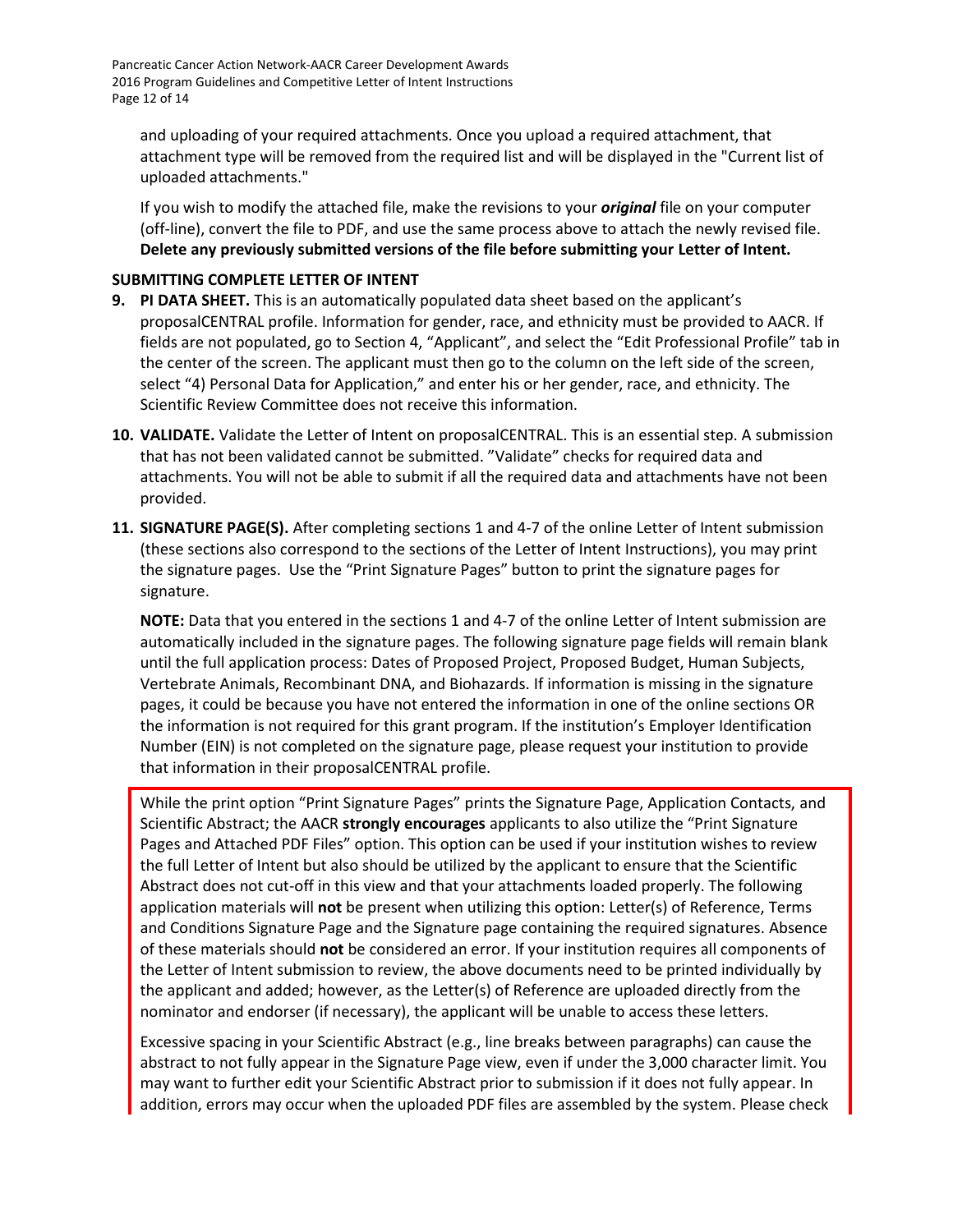Pancreatic Cancer Action Network-AACR Career Development Awards 2016 Program Guidelines and Competitive Letter of Intent Instructions Page 13 of 14

to ensure that all pages of every document included appear in the "Print Signature Pages and Attached PDF Files" option. If you are having any issues with this print option, please contact proposalCENTRAL customer support at 703-964-5840, or toll free at 1-800-875-2562, or by e-mail to [pcsupport@altum.com.](mailto:pcsupport@altum.com)

*Obtain required signatures and upload the signed signature page into the online Letter of Intent submission* in the Letter of Intent Documents section. These signatures transmitted by electronic means shall have the same force and effect as original signatures. Do not upload the Application Contacts or Scientific Abstract pages with the Signature Page.

If you are not a current AACR Active Member, you must apply for membership using the Official Application for Membership [online](http://myaacr.aacr.org/Core/AccountManagement/BecomeMember.aspx) or [downloaded as a PDF.](http://www.aacr.org/Membership/Shared%20Documents/1505054_15_Member_app.pdf) The application must be submitted to the AACR office with the required documents before Thursday, October 8, 2015, the Letter of Intent submission deadline. Should you be deemed ineligible for AACR Active Membership, which is required to apply for this grant opportunity, your Letter of Intent will be withdrawn from consideration.

**12. SUBMIT.** After successfully passing the validate check, click the **"Submit"** link. An e-mail will be sent to you confirming your submission.

Once your Letter of Intent is submitted you may view it by accessing the 'Submitted' link under the Manage Proposals tab. The status column will show "Submitted" and the date submitted. You may need to refresh your browser screen after submitting the Letter of Intent to see the updated status.

### <span id="page-12-0"></span>**CHANGES TO YOUR LETTER OF INTENT**

**Withdrawal of Letter of Intent.** Please advise AACR promptly, in writing, should you decide to withdraw your Letter of Intent for any reason. Your email (or letter) should include your name, the grant opportunity to which you applied, the project title, and the reason for withdrawal.

**Change of Address.** Notify AACR of any changes of address, e-mail, or phone number, following the submission of a Letter of Intent. Include your name and the proposalCENTRAL identification number. The e-mail address provided with your Letter of Intent will be used for all official communication about your submission including the recipient selection results. This e-mail address must be kept up to date.

**Change of Institution or Position.** If you change your institution or professional position, contact AACR to determine whether your Letter of Intent is still eligible for review.

### <span id="page-12-1"></span>**INQUIRIES**

Inquiries or technical issues regarding proposalCENTRAL and the online submission process should be directed to customer support at: 703-964-5840, or toll free at 1-800-875-2562, or by e-mail to [pcsupport@altum.com.](mailto:pcsupport@altum.com)

Inquiries about the program guidelines, eligibility requirements, and Letter of Intent materials can be directed to Ms. Ashley S. Jones at AACR at 215-446-7280, or by e-mail at [grants@aacr.org.](mailto:grants@aacr.org)